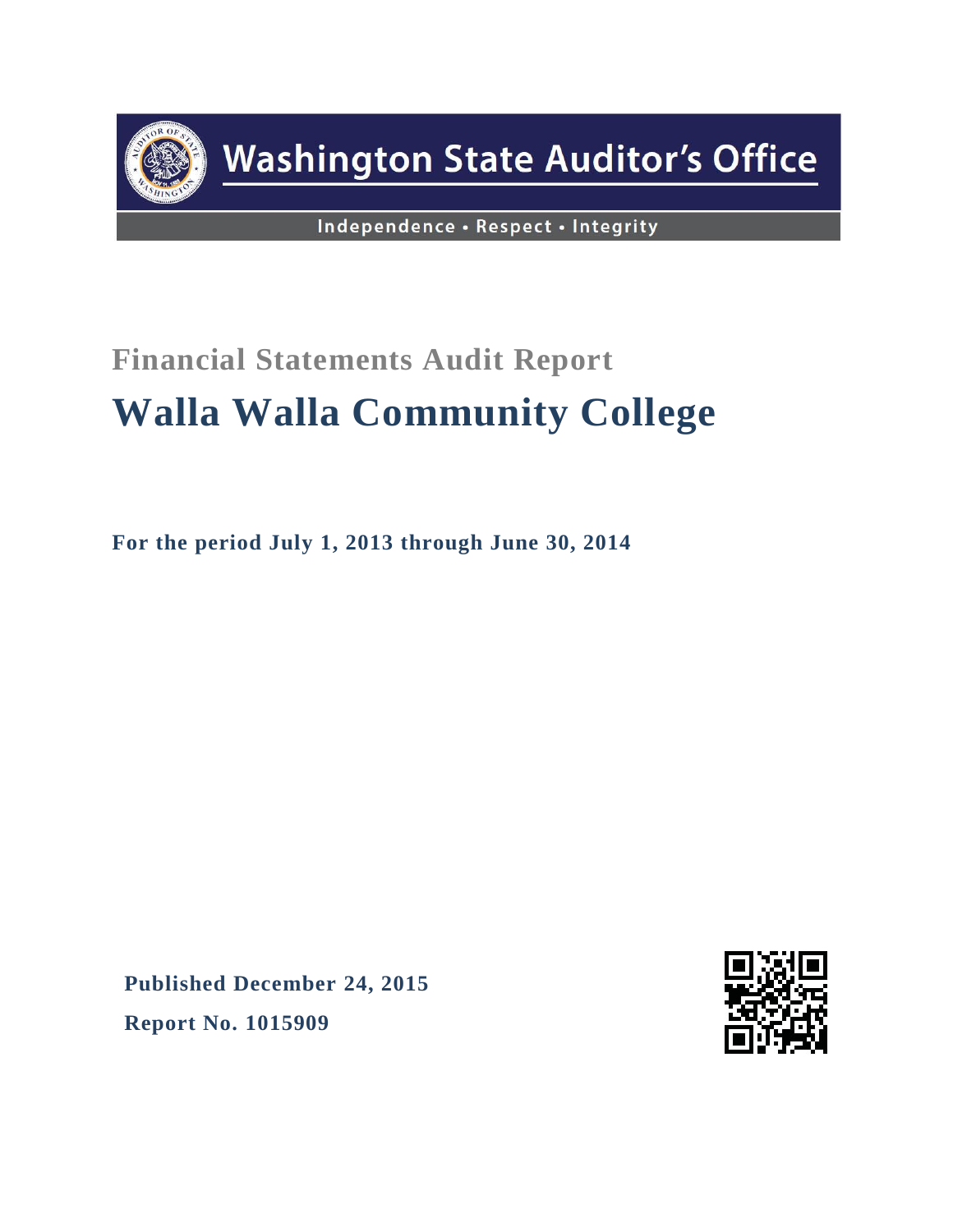

# **Washington State Auditor's Office**

December 24, 2015

Board of Trustees Walla Walla Community College Walla Walla, Washington

#### **Report on Financial Statements**

Please find attached our report on the Walla Walla Community College's financial statements.

We are issuing this report in order to provide information on the College's financial condition.

Sincerely,

Troy X. Kelley

TROY KELLEY STATE AUDITOR OLYMPIA, WA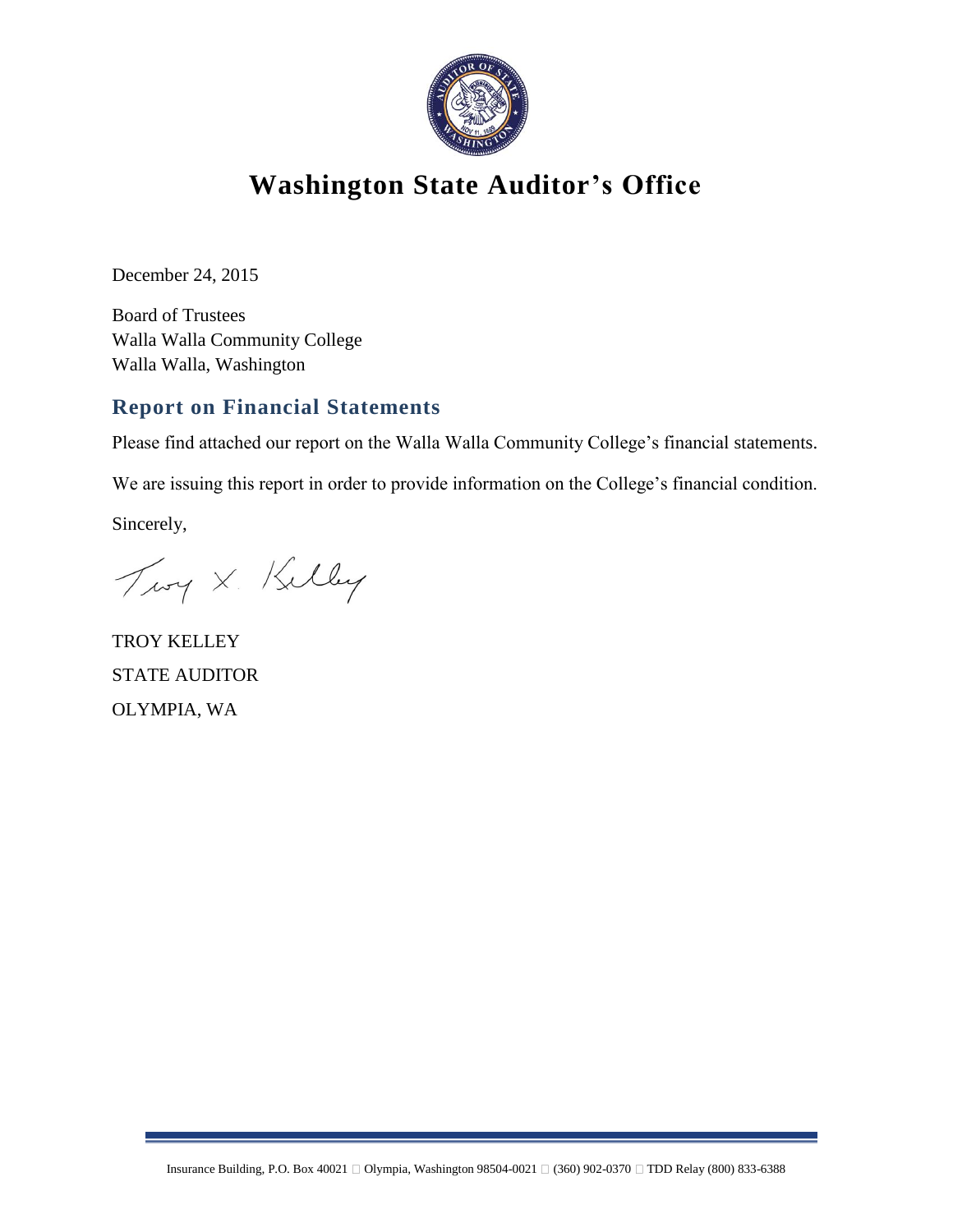# **TABLE OF CONTENTS**

| Independent Auditor's Report On Internal Control Over Financial Reporting And On    |  |
|-------------------------------------------------------------------------------------|--|
| Compliance And Other Matters Based On An Audit Of Financial Statements Performed In |  |
|                                                                                     |  |
|                                                                                     |  |
|                                                                                     |  |
|                                                                                     |  |
|                                                                                     |  |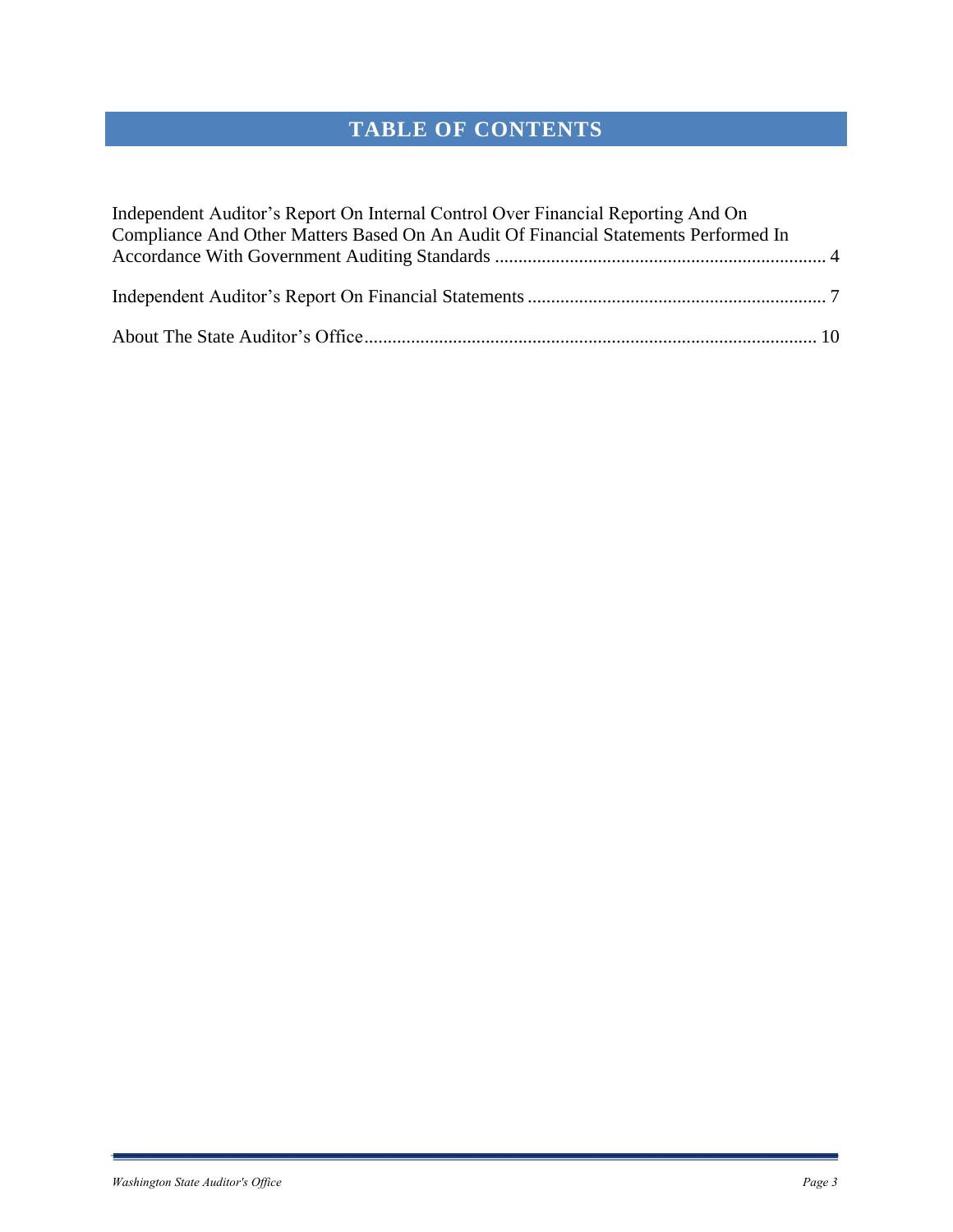# <span id="page-3-0"></span>**INDEPENDENT AUDITOR'S REPORT ON INTERNAL CONTROL OVER FINANCIAL REPORTING AND ON COMPLIANCE AND OTHER MATTERS BASED ON AN AUDIT OF FINANCIAL STATEMENTS PERFORMED IN ACCORDANCE WITH**  *GOVERNMENT AUDITING STANDARDS*

**Walla Walla Community College July 1, 2013 through June 30, 2014** 

Board of Trustees Walla Walla Community College Walla Walla, Washington

We have audited, in accordance with auditing standards generally accepted in the United States of America and the standards applicable to financial audits contained in *Government Auditing Standards*, issued by the Comptroller General of the United States, the financial statements of the business-type activities and the aggregate discretely presented component units of the Walla Walla Community College, Walla Walla County, Washington, as of and for the year ended June 30, 2014, and the related notes to the financial statements, which collectively comprise the College's basic financial statements, and have issued our report thereon dated December 18, 2015.

Our report includes a reference to other auditors who audited the financial statements of the Walla Walla Community College Foundation, as described in our report on the College's financial statements. This report includes our consideration of the results of the other auditor's testing of internal control over financial reporting and compliance and other matters that are reported on separately by those other auditors. However, this report, insofar as it relates to the results of the other auditors, is based solely on the reports of the other auditors.

The financial statements of the Walla Walla Community College, an agency of the state of Washington, are intended to present the financial position, and the changes in financial position, and where applicable, cash flows of only the respective portion of the activities of the state of Washington that is attributable to the transactions of the College and its aggregate discretely presented component units. They do not purport to, and do not, present fairly the financial position of the state of Washington as of June 30, 2014, the changes in its financial position, or where applicable, its cash flows for the year then ended in conformity with accounting principles generally accepted in the United States of America. Our opinion is not modified with respect to this matter.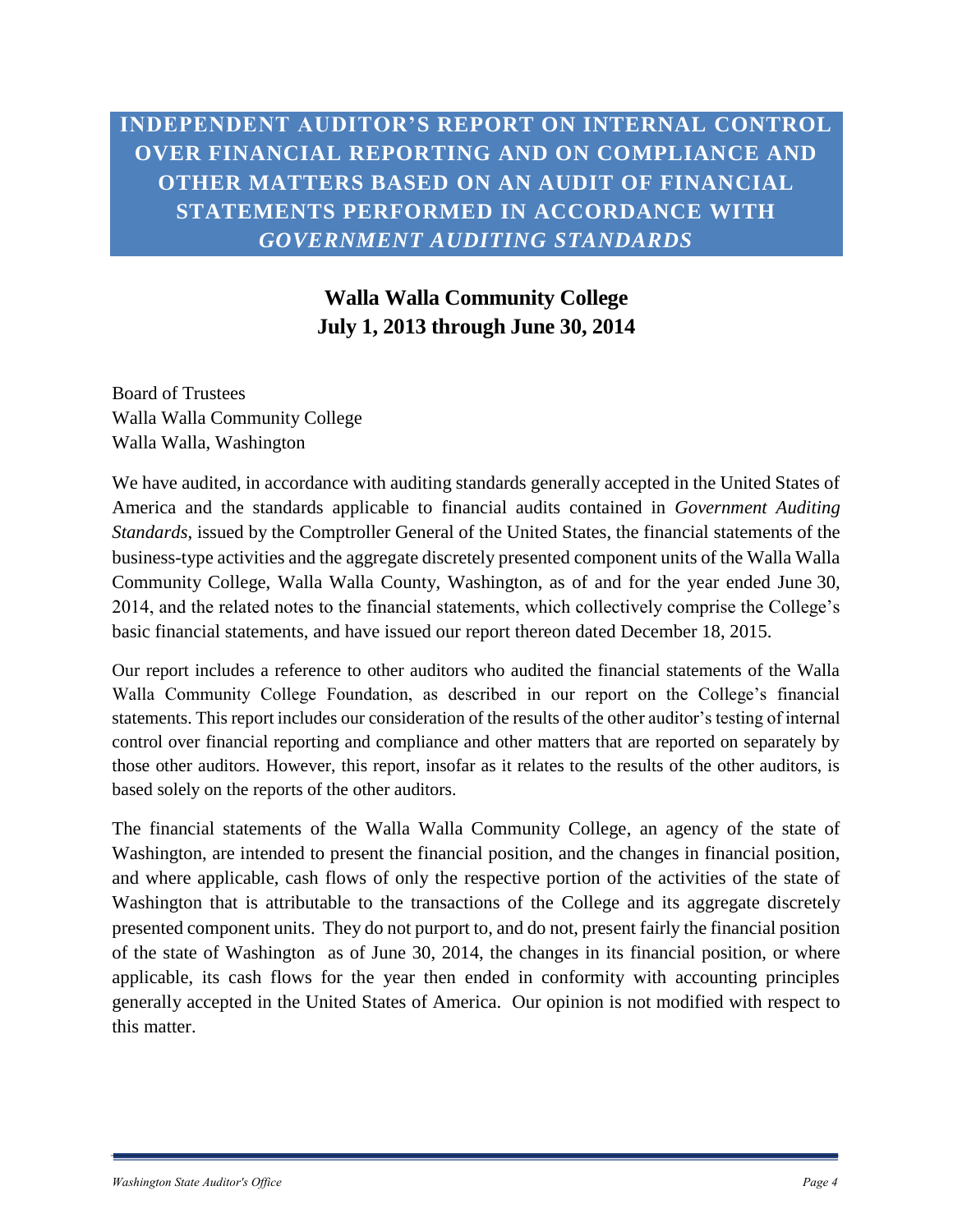## **INTERNAL CONTROL OVER FINANCIAL REPORTING**

In planning and performing our audit of the financial statements, we considered the College's internal control over financial reporting (internal control) to determine the audit procedures that are appropriate in the circumstances for the purpose of expressing our opinions on the financial statements, but not for the purpose of expressing an opinion on the effectiveness of the College's internal control. Accordingly, we do not express an opinion on the effectiveness of the College's internal control.

A *deficiency in internal control* exists when the design or operation of a control does not allow management or employees, in the normal course of performing their assigned functions, to prevent, or detect and correct, misstatements on a timely basis. A *material weakness* is a deficiency, or a combination of deficiencies, in internal control such that there is a reasonable possibility that a material misstatement of the College's financial statements will not be prevented, or detected and corrected on a timely basis. A *significant deficiency* is a deficiency, or a combination of deficiencies, in internal control that is less severe than a material weakness, yet important enough to merit attention by those charged with governance.

Our consideration of internal control was for the limited purpose described in the first paragraph of this section and was not designed to identify all deficiencies in internal control that might be material weaknesses or significant deficiencies. Given these limitations, during our audit we and the other auditors did not identify any deficiencies in internal control that we consider to be material weaknesses. However, material weaknesses may exist that have not been identified.

# **COMPLIANCE AND OTHER MATTERS**

As part of obtaining reasonable assurance about whether the College's financial statements are free from material misstatement, we performed tests of the College's compliance with certain provisions of laws, regulations, contracts and grant agreements, noncompliance with which could have a direct and material effect on the determination of financial statement amounts. However, providing an opinion on compliance with those provisions was not an objective of our audit, and accordingly, we do not express such an opinion.

The results of our tests and the report of the other auditors disclosed no instances of noncompliance or other matters that are required to be reported under *Government Auditing Standards*.

#### **PURPOSE OF THIS REPORT**

The purpose of this report is solely to describe the scope of our testing of internal control and compliance and the results of that testing, and not to provide an opinion on the effectiveness of the College's internal control or on compliance. This report is an integral part of an audit performed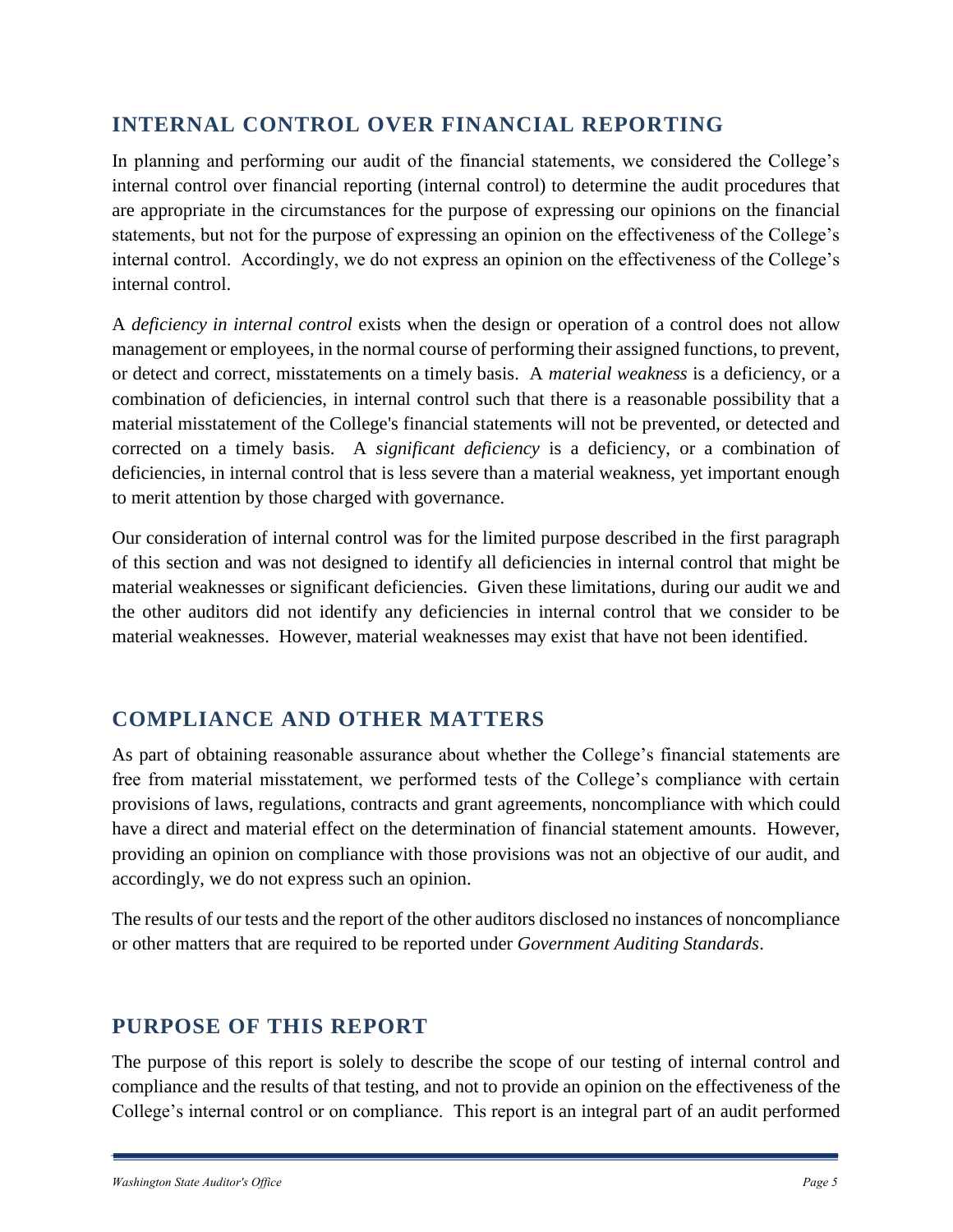in accordance with *Government Auditing Standards* in considering the College's internal control and compliance. Accordingly, this communication is not suitable for any other purpose. However, this report is a matter of public record and its distribution is not limited. It also serves to disseminate information to the public as a reporting tool to help citizens assess government operations.

*\_\_\_\_\_\_\_\_\_\_\_\_\_\_\_\_\_\_\_\_\_\_\_\_\_\_\_\_\_\_\_\_\_\_\_\_\_\_\_\_\_\_\_\_\_\_\_\_\_\_\_\_\_\_\_\_\_\_\_\_\_\_\_\_\_\_\_\_\_\_\_\_\_\_\_\_\_\_\_\_\_\_\_\_\_\_\_\_\_\_\_\_\_\_\_\_\_\_\_\_\_\_\_\_\_\_\_\_\_\_\_\_\_\_\_\_\_*

Twy X. Kelley

TROY KELLEY STATE AUDITOR OLYMPIA, WA

December 18, 2015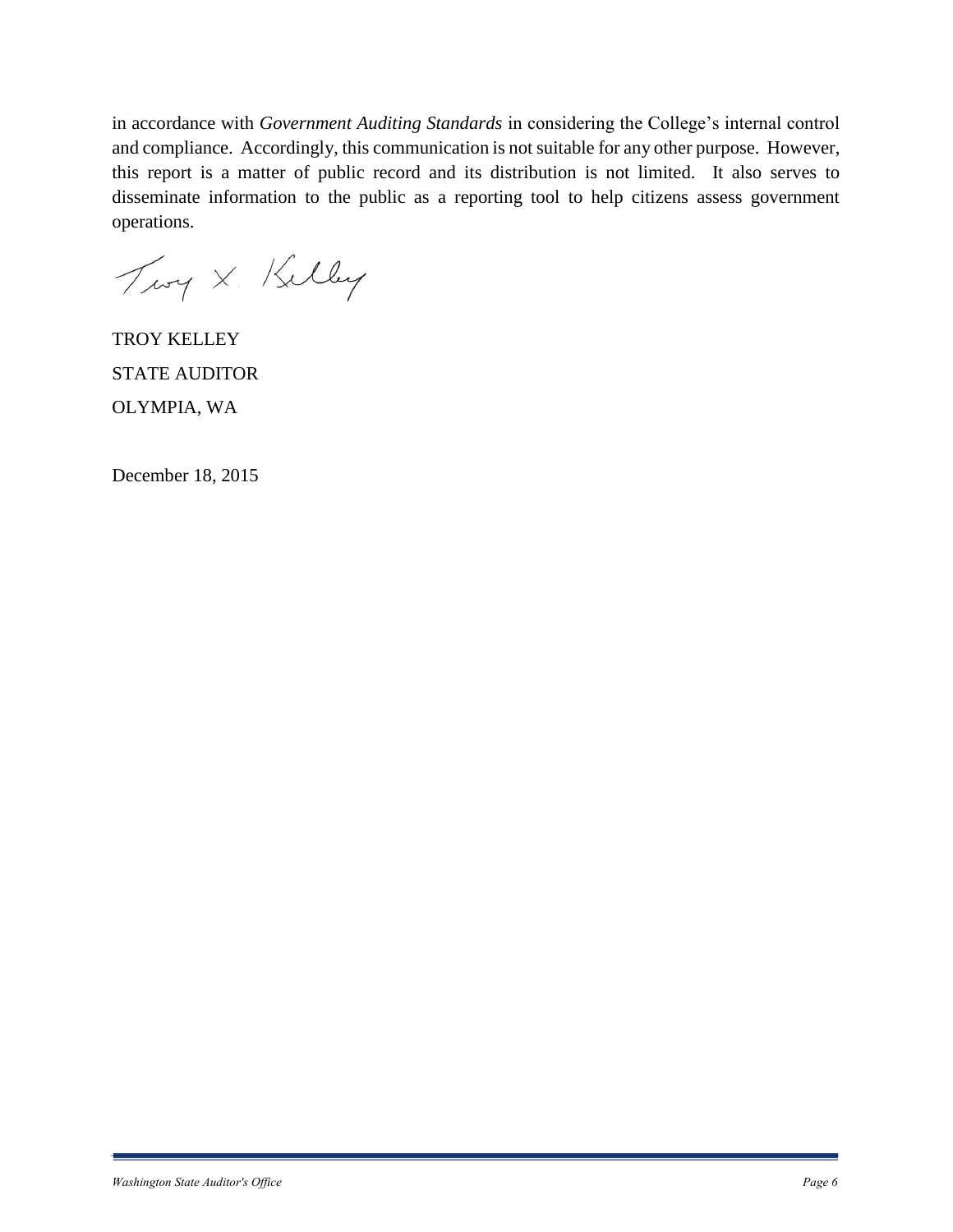# <span id="page-6-0"></span>**INDEPENDENT AUDITOR'S REPORT ON FINANCIAL STATEMENTS**

# **Walla Walla Community College July 1, 2013 through June 30, 2014**

Board of Trustees Walla Walla Community College Walla Walla, Washington

## **REPORT ON THE FINANCIAL STATEMENTS**

We have audited the accompanying financial statements of the business-type activities and the aggregate discretely presented component units of the Walla Walla Community College, Walla Walla County, Washington, as of and for the year ended June 30, 2014, and the related notes to the financial statements, which collectively comprise the College's basic financial statements.

#### **Management's Responsibility for the Financial Statements**

Management is responsible for the preparation and fair presentation of these financial statements in accordance with accounting principles generally accepted in the United States of America; this includes the design, implementation, and maintenance of internal control relevant to the preparation and fair presentation of financial statements that are free from material misstatement, whether due to fraud or error.

#### **Auditor's Responsibility**

Our responsibility is to express opinions on these financial statements based on our audit. We did not audit the financial statements of the Walla Walla Community College Foundation, which represents 100 percent of the assets, net position, and revenues of the aggregate discretely presented component units. Those statements were audited by other auditors whose report thereon has been furnished to us, and our opinion, insofar as it related to the amount included for the Walla Walla Community College Foundation, is based solely on the report of the other auditors.

We conducted our audit in accordance with auditing standards generally accepted in the United States of America and the standards applicable to financial audits contained in *Government Auditing Standards*, issued by the Comptroller General of the United States. Those standards require that we plan and perform the audit to obtain reasonable assurance about whether the financial statements are free from material misstatement.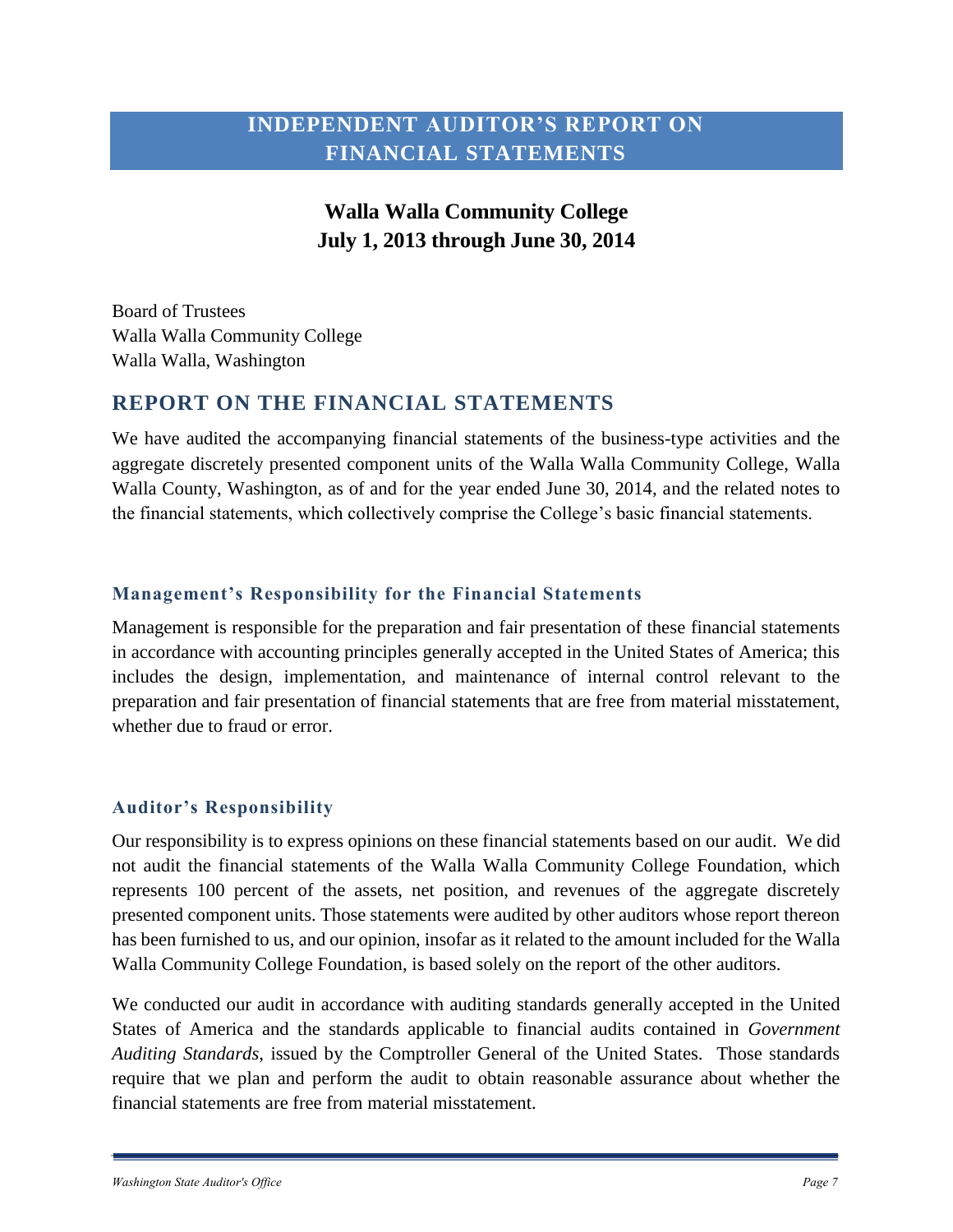An audit involves performing procedures to obtain audit evidence about the amounts and disclosures in the financial statements. The procedures selected depend on the auditor's judgment, including the assessment of the risks of material misstatement of the financial statements, whether due to fraud or error. In making those risk assessments, the auditor considers internal control relevant to the College's preparation and fair presentation of the financial statements in order to design audit procedures that are appropriate in the circumstances, but not for the purpose of expressing an opinion on the effectiveness of the College's internal control. Accordingly, we express no such opinion. An audit also includes evaluating the appropriateness of accounting policies used and the reasonableness of significant accounting estimates made by management, as well as evaluating the overall presentation of the financial statements.

We believe that the audit evidence we have obtained is sufficient and appropriate to provide a basis for our audit opinions.

#### **Opinion**

In our opinion, based on our audit and the report of the other auditors, the financial statements referred to above present fairly, in all material respects, the respective financial position of the business-type activities and the aggregate discretely presented component units of the Walla Walla Community College, as of June 30, 2014, and the respective changes in financial position and, where applicable, cash flows thereof for the year then ended in accordance with accounting principles generally accepted in the United States of America.

#### **Matters of Emphasis**

As discussed in Note 1, the financial statements of the Walla Walla Community College, an agency of the state of Washington, are intended to present the financial position, and the changes in financial position, and where applicable, cash flows of only the respective portion of the activities of the state of Washington that is attributable to the transactions of the College and its aggregate discretely presented component units. They do not purport to, and do not, present fairly the financial position of the state of Washington as of June 30, 2014, the changes in its financial position, or where applicable, its cash flows for the year then ended in conformity with accounting principles generally accepted in the United States of America. Our opinion is not modified with respect to this matter.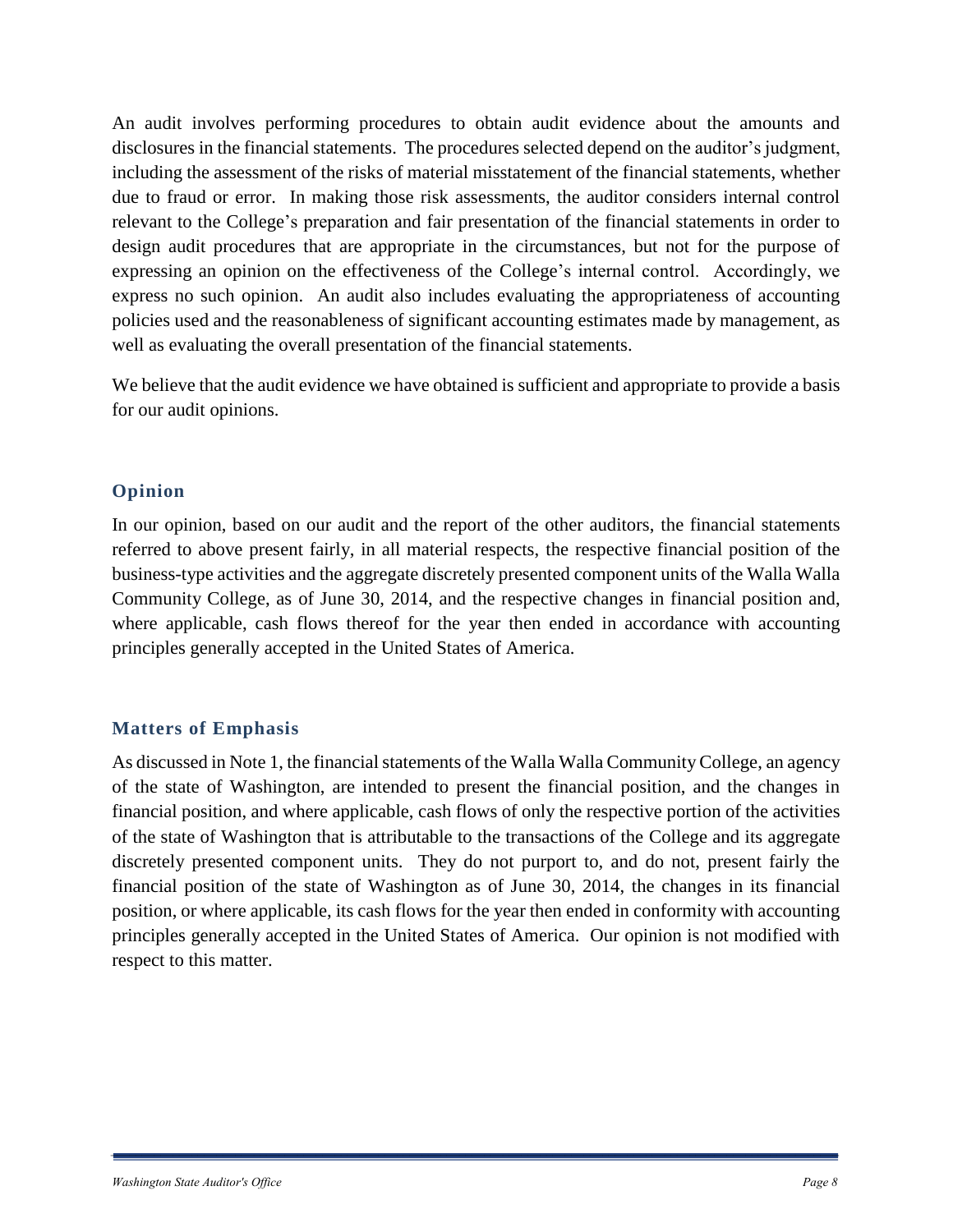#### **Other Matters**

#### *Required Supplementary Information*

Accounting principles generally accepted in the United States of America require that the management's discussion and analysis be presented to supplement the basic financial statements. Such information, although not a part of the basic financial statements, is required by the Governmental Accounting Standards Board who considers it to be an essential part of financial reporting for placing the basic financial statements in an appropriate operational, economic or historical context. We have applied certain limited procedures to the required supplementary information in accordance with auditing standards generally accepted in the United States of America, which consisted of inquiries of management about the methods of preparing the information and comparing the information for consistency with management's responses to our inquiries, the basic financial statements, and other knowledge we obtained during our audit of the basic financial statements. We do not express an opinion or provide any assurance on the information because the limited procedures do not provide us with sufficient evidence to express an opinion or provide any assurance.

# **OTHER REPORTING REQUIRED BY GOVERNMENT AUDITING STANDARDS**

In accordance with *Government Auditing Standards*, we have also issued our report dated December 18, 2015 on our consideration of the College's internal control over financial reporting and on our tests of its compliance with certain provisions of laws, regulations, contracts and grant agreements and other matters. The purpose of that report is to describe the scope of our testing of internal control over financial reporting and compliance and the results of that testing, and not to provide an opinion on internal control over financial reporting or on compliance. That report is an integral part of an audit performed in accordance with *Government Auditing Standards* in considering the College's internal control over financial reporting and compliance.

*\_\_\_\_\_\_\_\_\_\_\_\_\_\_\_\_\_\_\_\_\_\_\_\_\_\_\_\_\_\_\_\_\_\_\_\_\_\_\_\_\_\_\_\_\_\_\_\_\_\_\_\_\_\_\_\_\_\_\_\_\_\_\_\_\_\_\_\_\_\_\_\_\_\_\_\_\_\_\_\_\_\_\_\_\_\_\_\_\_\_\_\_\_\_\_\_\_\_\_\_\_\_\_\_\_\_\_\_\_\_\_\_\_\_\_\_\_*

Troy X. Kelley

TROY KELLEY STATE AUDITOR OLYMPIA, WA

December 18, 2015